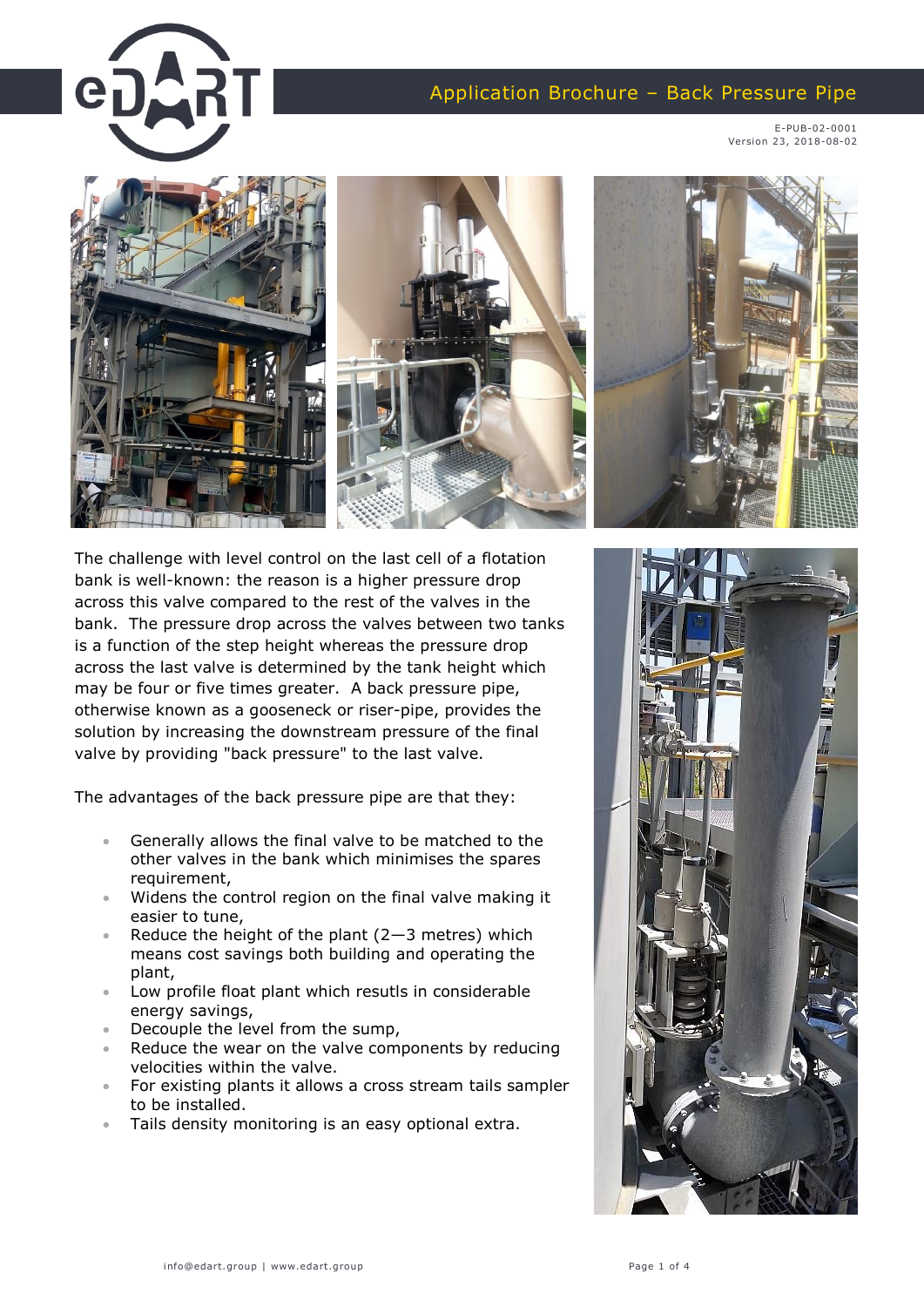



E-PUB-02-0001 Version 23, 2018-08-02

Care needs to be taken in the design to balance a number of conflicting requirements. It should not be undersized which will limit the throughput of the valve nor should it be oversized which will result in the solids settling out of suspension in the vertical section of the pipe. This is best done by modelling it with CFD (Computational Fluid Dynamics) software coupled with an extensive database of empirical data. The following terms and definitions are used:



| <b>BPP</b>             | Back Pressure Pipe.                                                                                                             |
|------------------------|---------------------------------------------------------------------------------------------------------------------------------|
| <b>Bottom of Tank</b>  | The bottommost slurry level in the tank.                                                                                        |
| <b>Top of Tank</b>     | The topmost of the steel.                                                                                                       |
| <b>Launder</b>         | The level of the overflow slurry.                                                                                               |
| <b>Free Board</b>      | The distance from the top of the tank to the launder level.                                                                     |
| <b>Froth Depth</b>     | The interface depth between the froth and the liquid slurry.                                                                    |
| <b>BPP Step Height</b> | The distance from the Launder down to the centreline of the apex of the<br>Back Pressure Pipe discharge.                        |
| <b>Throat</b>          | The minimum diameter in the upwards riser section of the BPP.                                                                   |
| <b>Breather</b>        | Or vacuum breaker, it prevents syphoning from occurring.                                                                        |
| <b>Mass Pull</b>       | This is a measure of the amount of slurry that has been extracted by the<br>bank and reduces the flow through the last valve.   |
| <b>Duty</b>            | This refers to the application and is used for default values of % solids,<br>froth depth and air holdup.                       |
| % Solids               | Solids Concentration by mass.                                                                                                   |
| <b>Air holdup</b>      | This refers to the amount of slurry displaced by the volume of air within a<br>tank due to the air being blow in at the bottom. |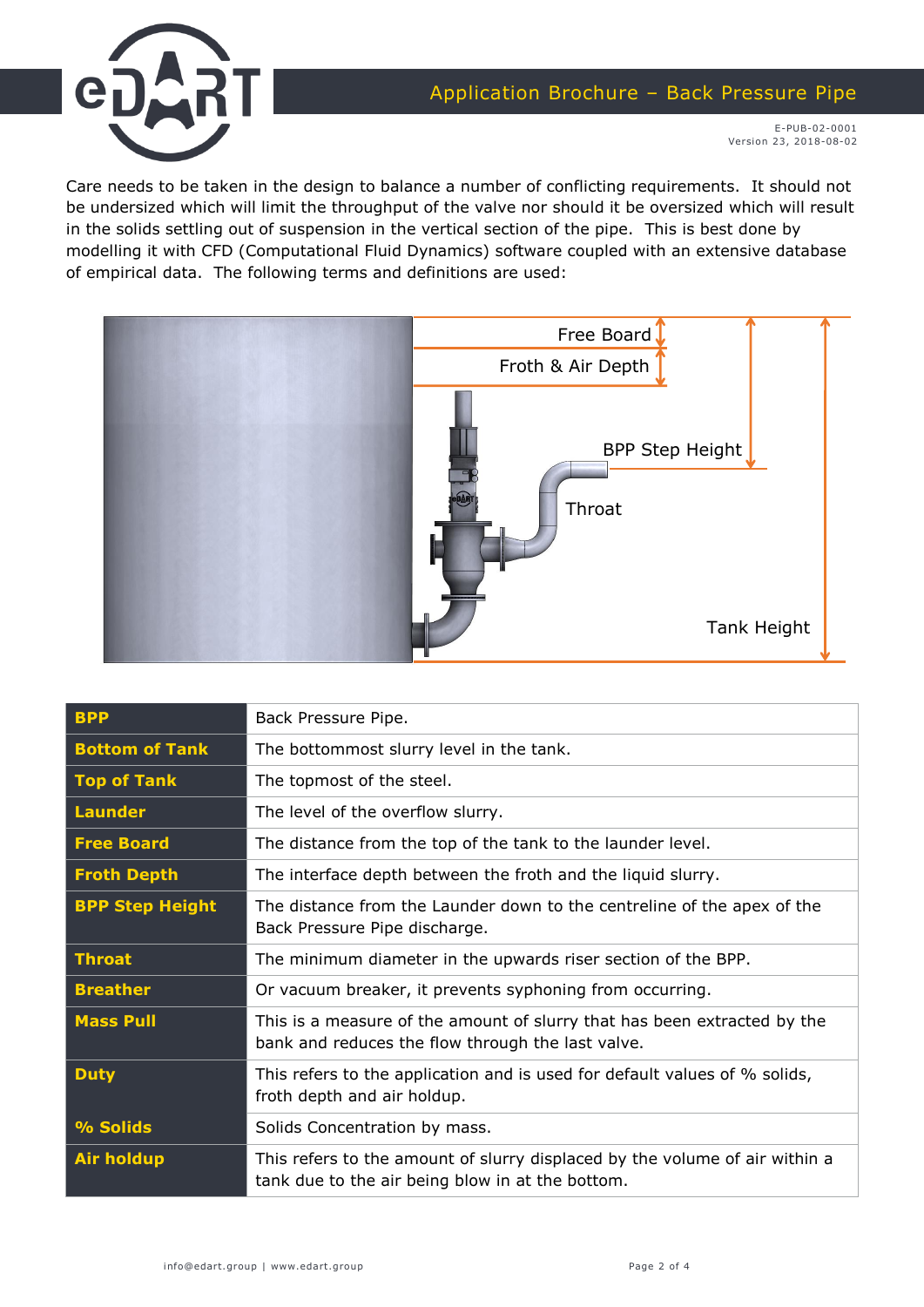

Application Brochure – Back Pressure Pipe

E-PUB-02-0001 Version 23, 2018-08-02

The input variables that need to be taken into account are:

- Aeration in the final tank cell,
- Percentage solids in the slurry,
- Froth depth,
- Launder lip height,
- Maximum flow rate,
- "mass pull" (material removed during process), and
- Backpressure piping configuration.

eDART has a proud history of designing, analysing, and manufacturing back pressure pipes. As the valve is an integral part design of back pressure pipe design, eDART is uniquely equipped to supply both the valve and the back pressure pipe and model them as a single system.



The following symptoms on a flotation plant indicates that a back pressure pipe is required:

- Unstable level control on the final flotation machine in a bank.
- Excessive wear on the final valve.
- The final valve is controlling close to its seat.
- **•** Heavy Vibration.
- The level control valve responds when the level in the sump changes.
- **More than 2m of hydraulic head across the last** cell.

Back Pressure pipes are always custom made for the application and for a design the following is required:

- good process data (see input parameters on previous page),
- accurate site measurements or plant drawings, and
- site photos.